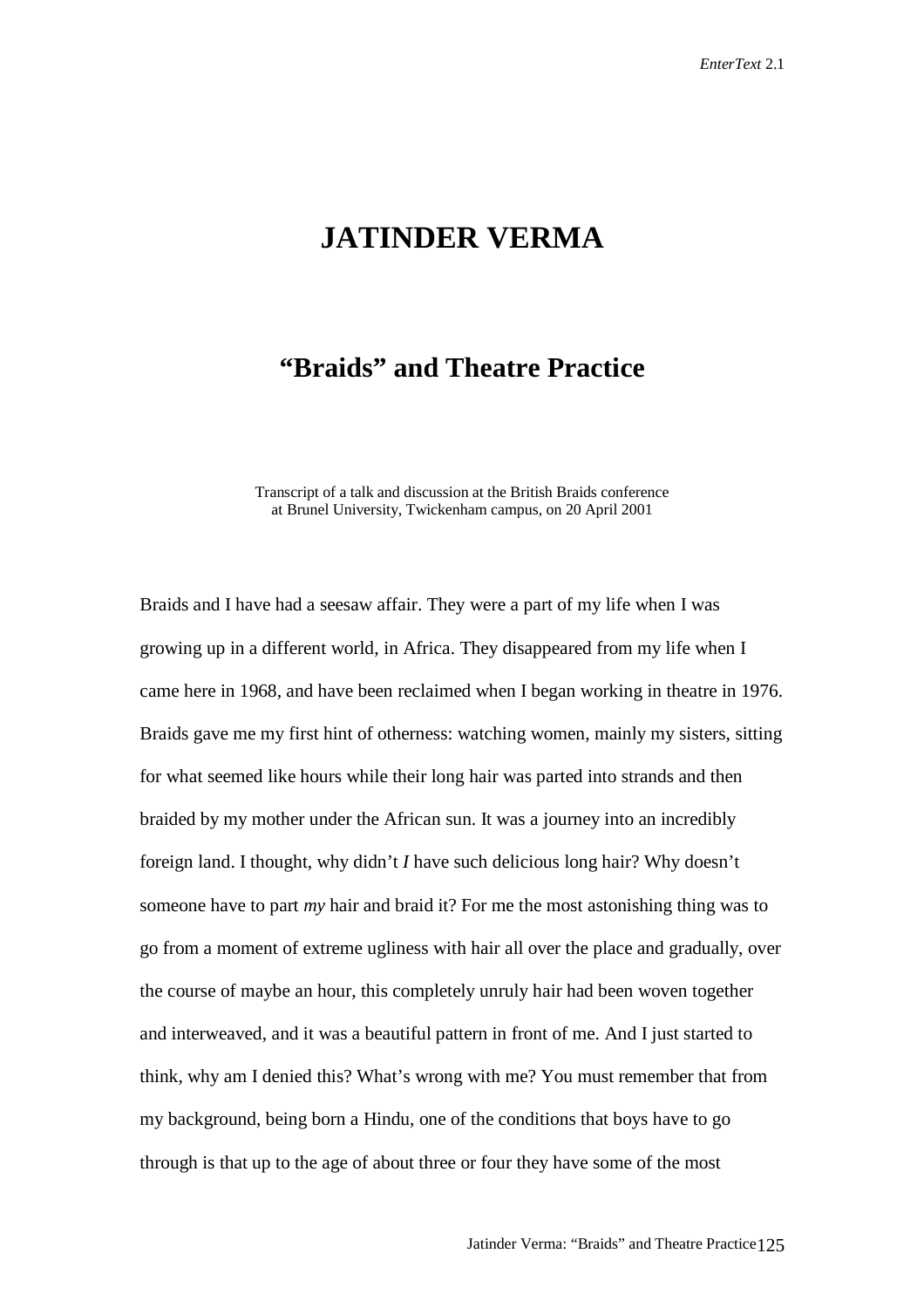delicious hair; then comes this great moment when you have to take your step to manhood—which is that you're shoved into a barber's chair and your entire hair is removed. I could see locks of my hair lying at the base of this barber's chair.

But what struck me about that moment, the otherness, is that there was an incredible sensuality that had been part of the texture of my life, and in 1968 when I came here with my mother and my sisters, there was an act of incredible brutality which was similar to me to the barber's chair. In those days saris were not allowed in factories, in workplaces, and my mother and my sisters had in fact to go and work in factories in order to keep us going. I had never seen the form of my mother and my sisters; and I remember clearly the day, in the evening, when my mother returned from work, and she was dressed in slacks and a blouse. And it was an offence to my system. I found it to be deeply disturbing, that somehow I had a glimpse into a world which was not mine, that somehow something of my world had been reduced, that I had seen a shape from which I would never be able to escape—whereas I had been swaddled in a world of suggestion and I could make up my own mind as to what the shape was. Now, there was a kind of garment which enforced a certain kind of shape, and I realised my mother was fat, and ugly, all sorts of things, or whatever the shapes were.

And for me that was the equivalent of something that happened linguistically, a kind of incident where a certain sense of the world dramatically died, and that's to do with the honorific. Growing up in Africa I was never conscious of when I shifted between English, Hindi, Punjabi, Swahili. You just did it. That was what you grew up with. And so one of the things that I was never conscious of was language itself and its particular kinds of codes. When I first went to school, in England, it was in Manchester. I was asked to talk about Gandhiji. The teacher thought that since this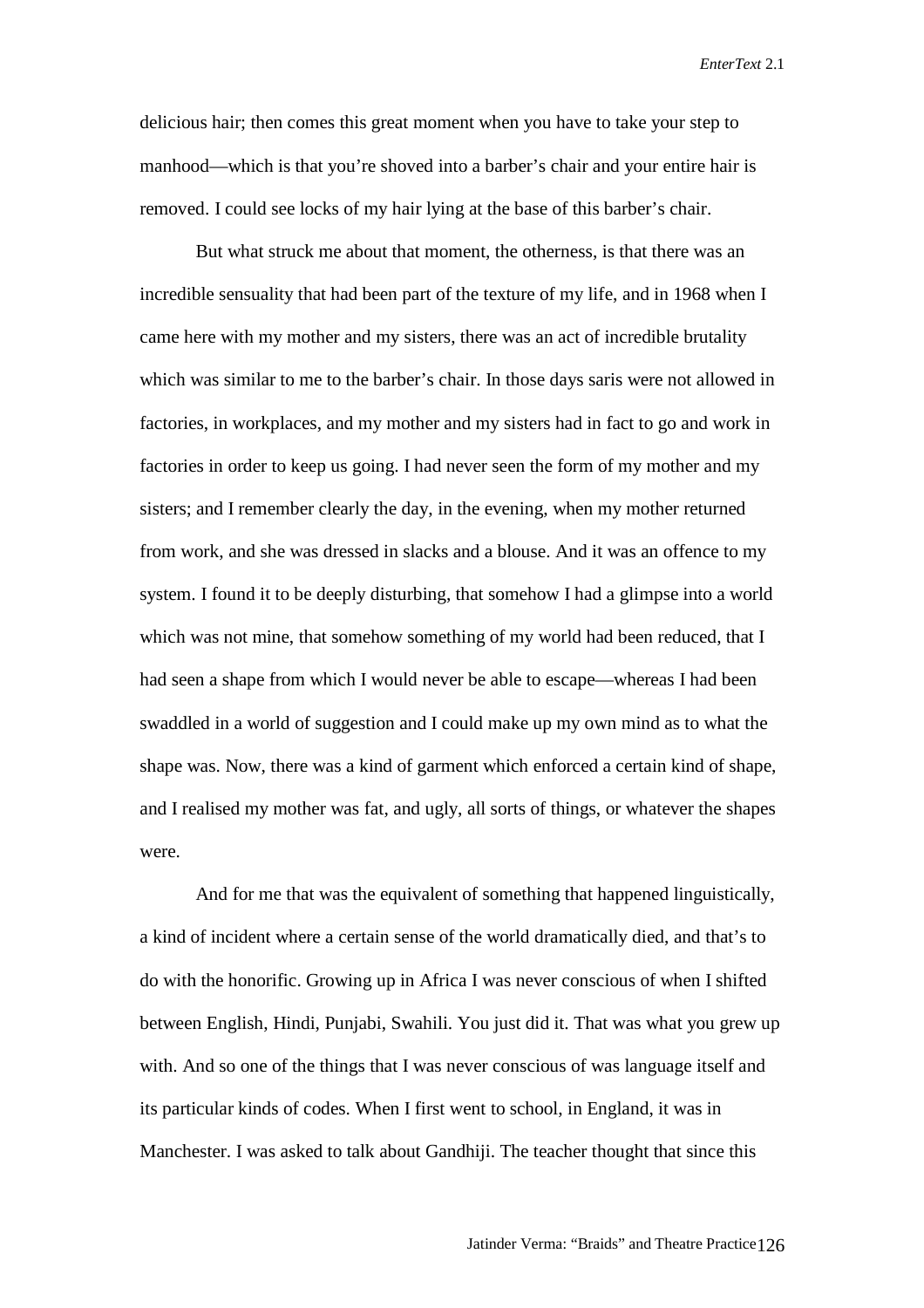was a Geography class, I would be the expert on Gandhi, being a kind of Indian. The fact that I had never been to India was immaterial. However, I took up the challenge. I like a challenge. But I thought how do I call him? I'd grown up with the idea of Gandhiji, with the honorific, the kind of suffix attached. And of course if it was in Hindi I would never say "you," I would say "aap" as opposed to "tum." In English, of course, there isn't that kind of equivalent—and then I thought, no, there is. I'll say "thee." I won't say "he." So this speech began, and of course there were giggles all over the place. Very kindly the teacher came up to me and said, drop the thee-s. And I felt terrible.

But another reason why I was mortified is that my father had not come along with us and I had to write to him. The thing that I was stuck with was this. The first line was fine: "Dear Papaji" —not a problem. The second line is a huge problem. The second line was, "How are you?" It's the obvious one. How do I say "you" to him? The moment I say "you" I reduce him to being my equal. He's not my equal; he's my father. He's bigger than me. He commands respect. He *deserves* respect. How do I do it? For six months I didn't write to him. And of course he got more and more worried, and there were all sorts of letters being exchanged: why is he not writing? And I still remember the day when I wrote, "How are you?" —and he died. Because I'd sort of violated something.

If I mention these things, it's because one of the conditions of that movement, the conditions of that migration—and to some extent I would want to argue that one of the conditions of crossing over cultures—is to accept that you will face loss, and to be able to look loss squarely in the eye. And if I go back to my earlier image, it was that there's all this unruly hair. It looks very unruly and it's all terribly untidy, but you have to look it squarely in the face. And it took me a long while, in fact, not until I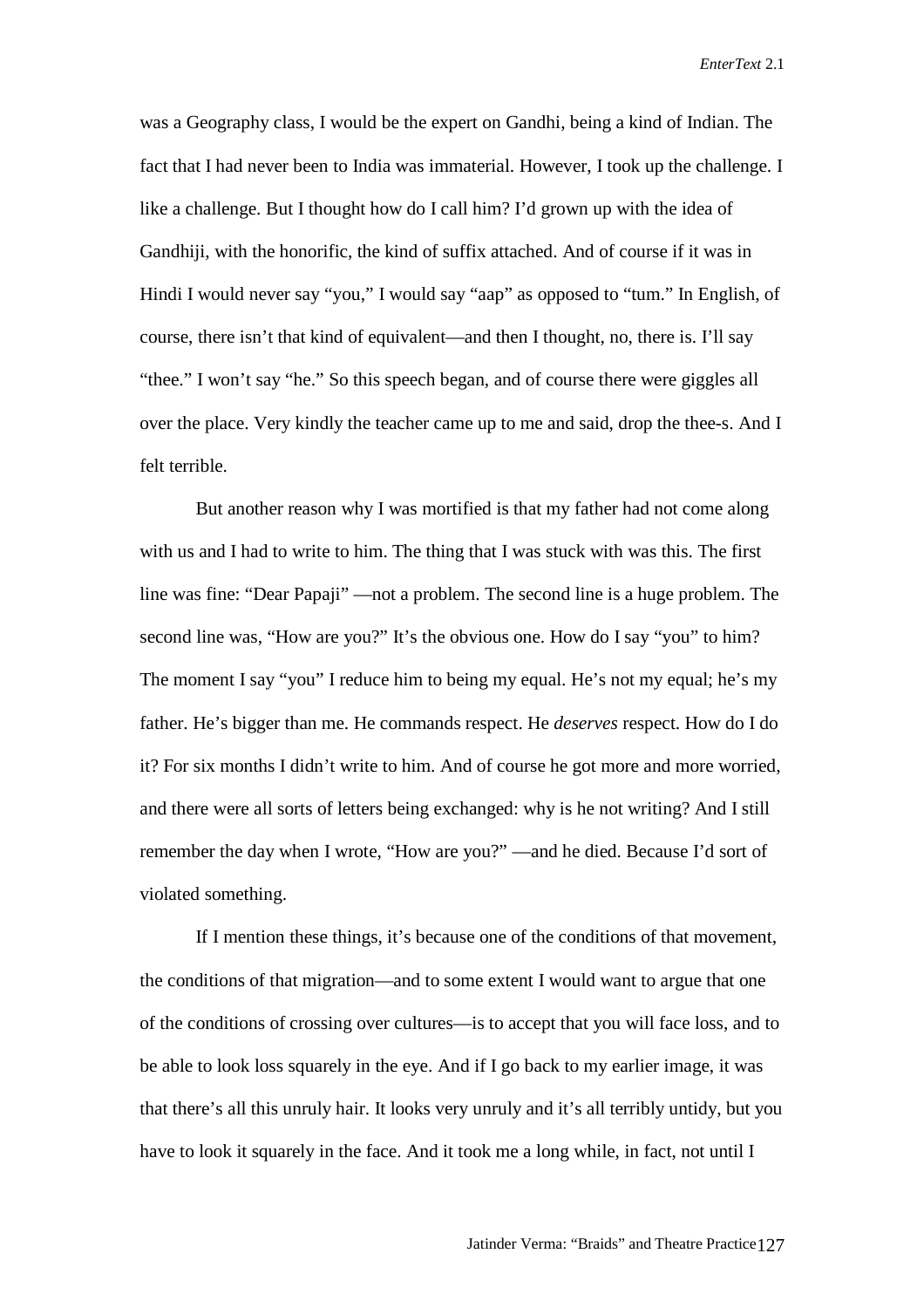started Tara Arts in 1976, to begin to realise that there is a space to somehow reclaim some of this. There is a level to which the loss is beyond, now, it cannot be recovered, it can't be brought back, just as we can't return to our childhood. However, I am involved in an area of work where there might just be the possibilities of some kinds of reclamation. But even there one had to make some major moves.

When we began in 1976 we began with a very simple impulse, which is to give voice to ourselves—and I'll quote the title of a book that was written by Amrit Wilson in 1976 called, *Finding Your Voice*. And I think we were very much part of that process of finding a voice. There *were* no Asians out on the public stage doing what they wanted to do. That was our kind of impulse, to take the public space and to do whatever we wanted, to tell the story that we had to tell. That was a great impulse, and I still hold by it, both for ourselves and for all those who have emerged and who will emerge hereafter. But when we examined our practice after the first few years, we thought to ourselves, actually this is barren theatre: you know, we have tables here, we have chairs—we're doing actually no different from any other theatre that's going on around. What is distinctive about this theatre? And some of the things that we could pinpoint in our own practices were, for example, that we never allowed on the stage other languages, even though all of us who were at that time involved were fluent in at least four languages. But those were private languages. On stage it's English—albeit it's *our* English in the sense that it's infused with our concerns—but no other languages. So that was a kind of start.

The other thing was that in terms of our dramaturgy, our theatre craft, I don't think any one could have made any distinction between our theatre craft and the craft that you could see in any other kind of theatre. It was essentially taking on the conventions of European theatre at the time, and just doing our stuff. The only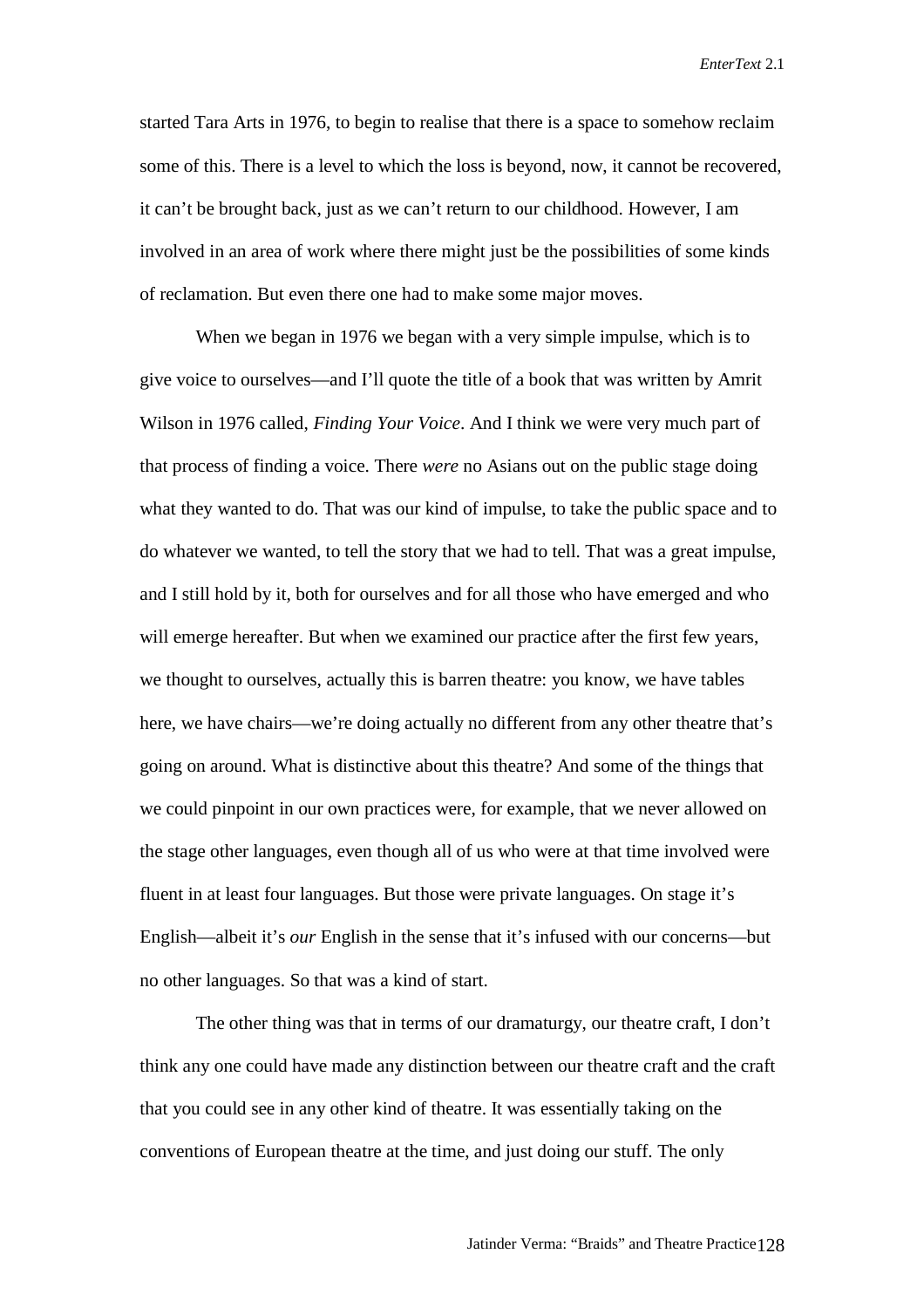difference was the colour of our skin. By 1981 we said to ourselves, this cannot be the definition of a theatre company, even of a company that calls itself, or is known as, an Asian theatre company. The definition cannot be a sociological one; it cannot be a political one. If it is that, then this will die within five years and it will deserve to die. What is its theatrical definition? What it its aesthetic definition? Number one: to expose the honesty of ourselves. Part of ourselves, our existence at that time was that we existed in a multiplicity of languages. Why were we denying ourselves that voice? We would come up with questions like, well, people would not understand. We said, no, that's nonsensical. There are a myriad ways of understanding theatre, not just one way. So these are challenges for us, of how to create the kind of theatre where, even if one doesn't know the language, one can still understand, from what is going on.

On one matter we would accept, and be brazen enough to say, well actually we will not bother to translate because it's untranslatable. Jokes are untranslatable. And if one looks at it even in a microcosm, a joke that is current in Newcastle will be meaningless in London. That's the nature of jokes. They have a particular texture and a particular kind of life. You can get some sense of what the joke is, but you will not enjoy the *flavour* of that joke, what in Indian dramaturgy is called the "rasa" of that joke. Absolutely you will not, because that's not part of your body. And fine: we should have no problems about doing that. And I think that without knowing it what we had hit on was that part of multiculturalism is danger, the danger in confrontation or encountering the other. That danger is about fright: "I don't know what they're saying, I don't know what they're laughing at…." Those are dangers, but they are necessary dangers, because otherwise what we have is a condition of sweetmeat, where everyone can be sweet to each other. It's a bit like the current invention in some of the theatres, the "darling" syndrome: we hate each other but we have to say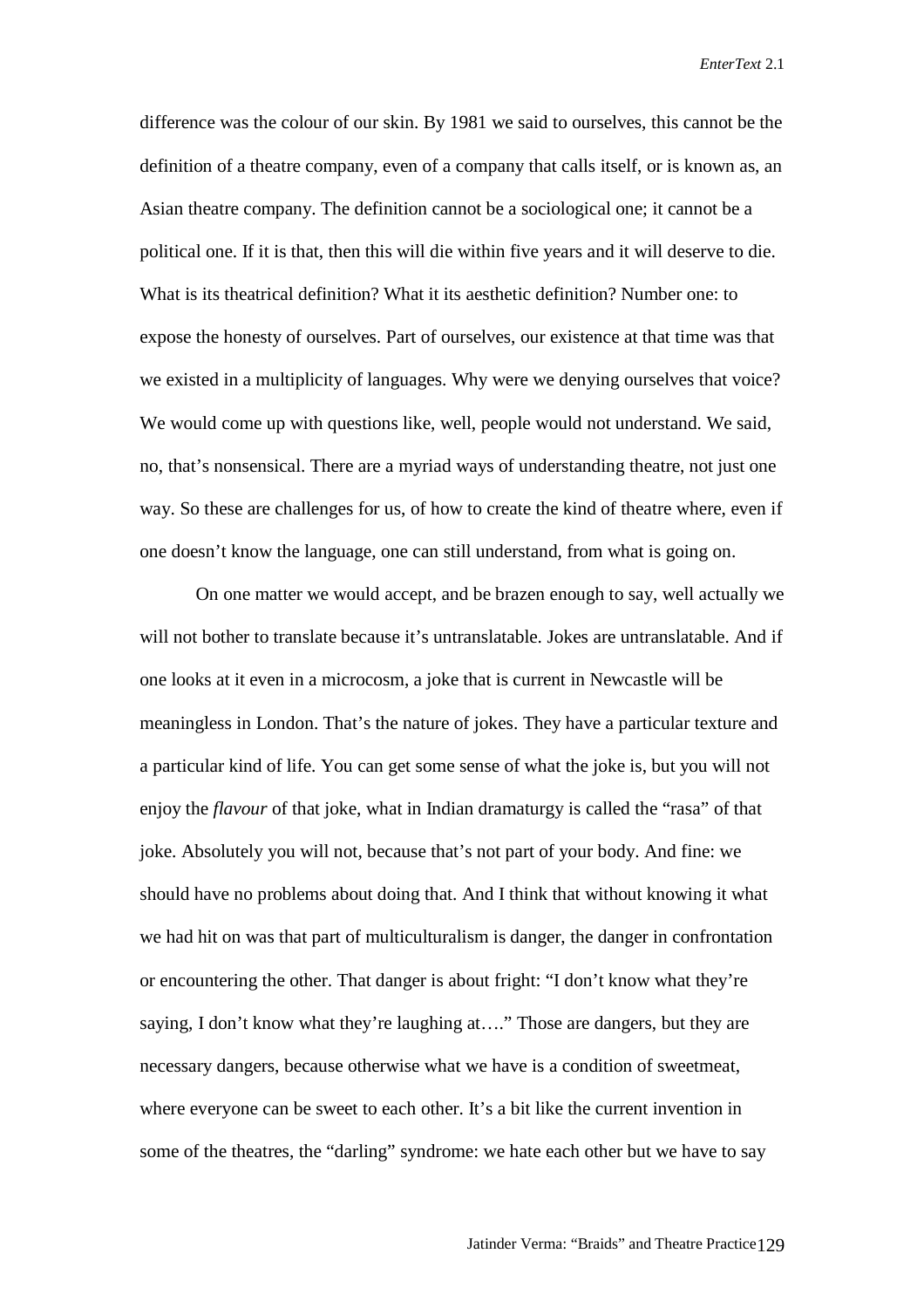"darling" to each other. But the reality of multiculturalism is that my neighbour doesn't like my smell. That's the reality. But equally the reality of multiculturalism is that despite not liking, or rather *through* not liking the smell, he or she, and me on my part, have to find a way beyond that smell and find what is the point at which we connect. Each one of us has different ones. That's the reality of it, that there are those kinds of abrasion. The abrasions are current. They exist in the theatre, the theatre audience, as much as they exist on the street. And part of the function of the theatre should be to allow for that abrasion. We are intelligent, our audiences are intelligent, if only because they're human, and they will work through those abrasions to see if there is a kind of shared role. And that became a kind of progressive belief on our part that we must not explain away our difference. If anything, we should put it up there, and then see, through those differences, what are our connecting points.

Through that, the kind of route we began to follow was to say, well, are there other dramaturgies, other than the ones we've grown up with and see around us? And of course there are. We began to look at dramaturgies coming out of India. We're not talking about traditional drama. We're talking about a sophisticated performance tradition, equivalent to any other tradition—which is textual, which is critical, which has a theory behind it. But what's fundamentally its premise is that theatre is not the realm of realism. And that struck an enormous chord—that realism as a form actually developed in Europe only in the eighteenth, nineteenth centuries, and how instrumental technological progress was in the development of that. Kodak created a kind of realistic frame of mind. But that realism, that way of thinking, had also been absolutely material in the imperial project. One very simple example is the census. The census was first introduced in India in 1801 and was practised there. India, and other colonies, like Ireland, were laboratories to some extent for playing out certain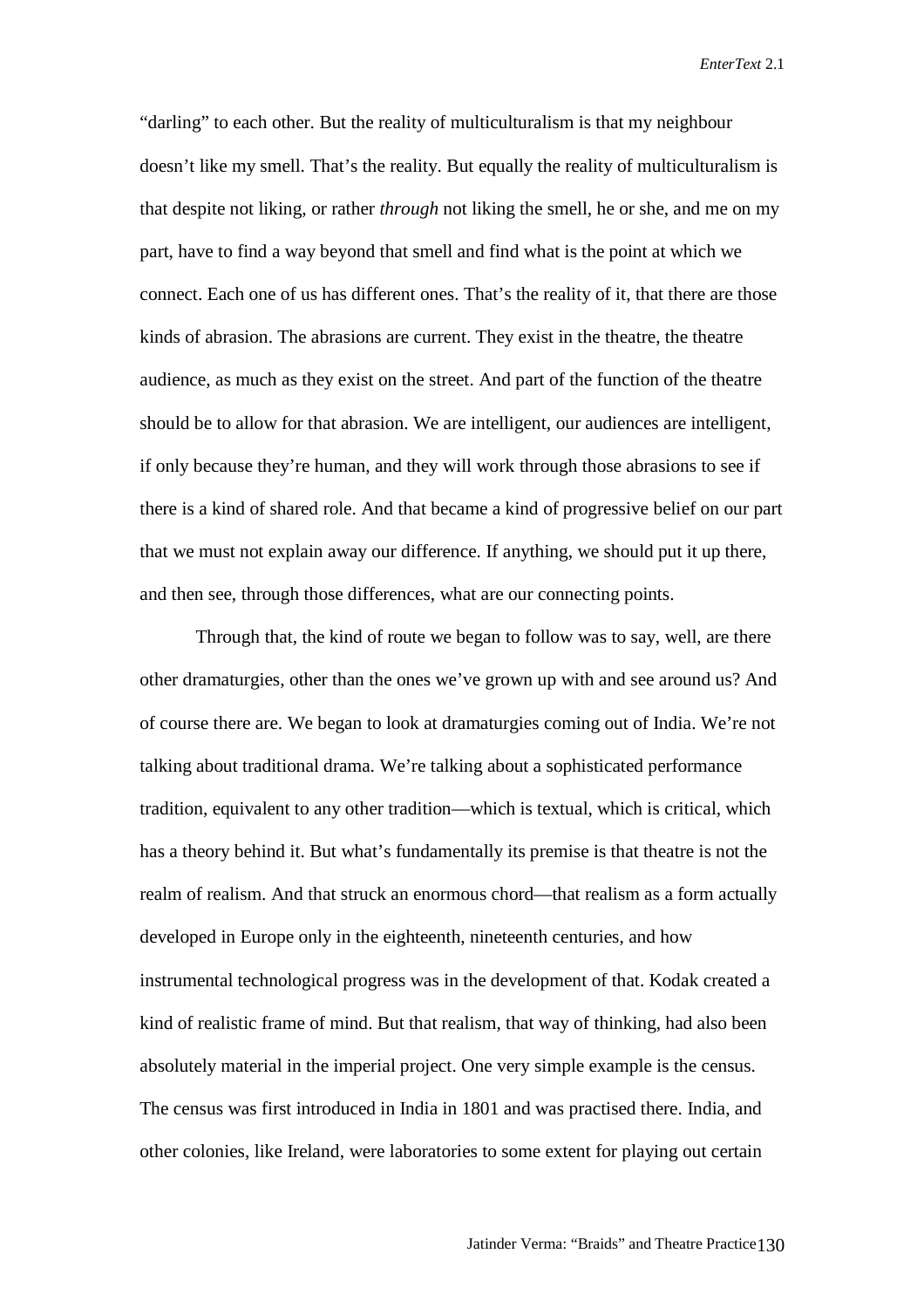sorts of ideas: the civil service, famine relief. And that if one looked at something like the census, one of the most interesting things was that where there was a sense of a society in flux, in the ways in which it moved in status and so forth, as soon as a government defined your status on a printed page and could uphold that status through the machinery of law and the army, you were fixed. That's it! That's where you belong! And the enormous power of the word is that the thing begins to become really fixed.

For us these were all connections that we're making, that realism is not a universal. It's not *the way* of doing theatre. It just happens to be a particular moment in theatre, a particular development in theatre. Now if we are the kind of company that we are, to an extent the very form itself is surely antithetical to us. We must find some other kind of way of looking at human reality, and this is what Indian dramaturgy opened up for us. There's a fantastic definition of theatre that a critic wrote in the fourteenth century: "Drama is like a dream. It is not real, but it is real in effect." Fantastic! Beautiful! It opens up a whole realm of poetry. And that's really where we then began to subtitle the name of the group the Theatre of Suggestion. I'd much rather have the power of suggestion, where we're open to saying, well okay, you make up your own mind what is the form, what is the shape, hidden behind that cloth—what is this particular gesture, held at that particular moment in time? So that there is a dialogue between us, so that your imagination is to some extent only *guided* by my imagination. You will have to work to create the text with me. That was an incredible opening up—to realise that in fact this "discovery" of Indian dramaturgy paradoxically connected us up with Brecht: that, in fact, we're part of another kind of world, and that even within European tradition, the one that we are a part of, there are many ways of looking at reality, many ways of doing theatre. And we have to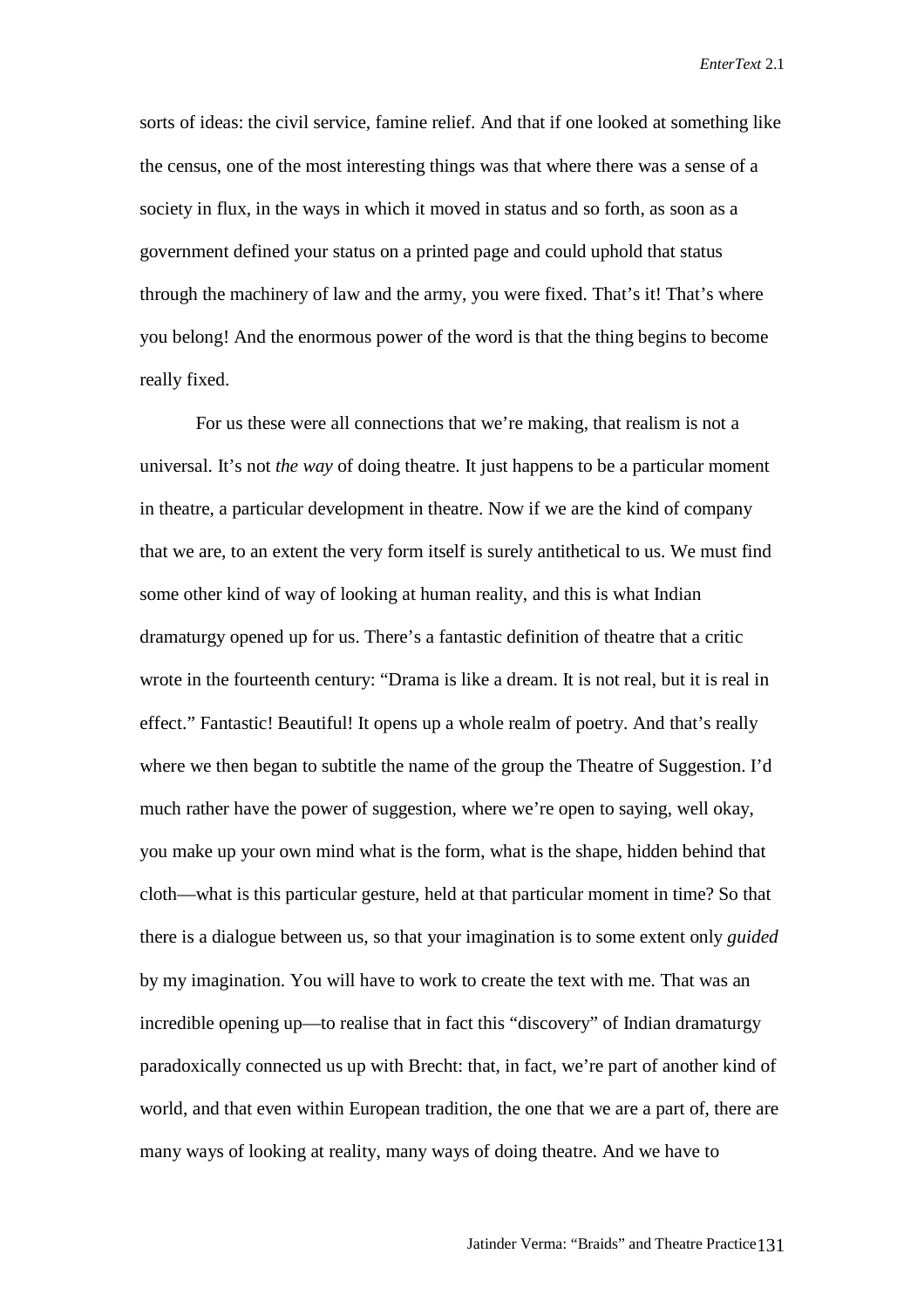make a choice, rather like making a choice about which political party you want to join. Are we with the Trevor Nunns and the Richard Eyres or are we with the Peter Brooks? That's a matter of choice. Those are your tastes. That doesn't mean that you don't like Ibsen. No, it's nothing to do with that. Those are fantastic plays. But how *you* approach a theatre has got to be to do with what meaning it has to your own kind of art.

In a way it was through that kind of discovery that we came to see that what defines our theatre is its practice. It's not the particular colour of the skin of the performers, but it is the way in which you *do* the thing—and therefore the eye you have on your theatre. That is our definition of the thing, that's what defines Tara, as opposed to the much more reductionist way of looking at it, which is that it's a kind of communal thing, signifying a particular community. And through that, is when I really began to realise that in fact every theatre, every moment of creation, all of us from whichever premise you start from—all we are ever aiming at is, for a brief two hours, to create a condition of home. As Salman [Rushdie] says, it's a kind of booming, hollow word, but we all have a sense of what is home, that kind of unthreatening space, that sort of comfort zone—and that's all we all strive for, that for those brief two hours the myriad differences between the audiences and the performers somehow coalesce, and for that brief moment they form a home. Then like many great and good families they can go away and argue and kill each other. No problem. That's fine; that's life, that's the nature of life. But for that brief two hours one's felt at home.

And so to round it off, I come back to that opening image. It's taken me twenty-five years to realise that the braids of myself are three spaces, Africa, England, and India—and that of the three, one is an entirely imagined space, and ironically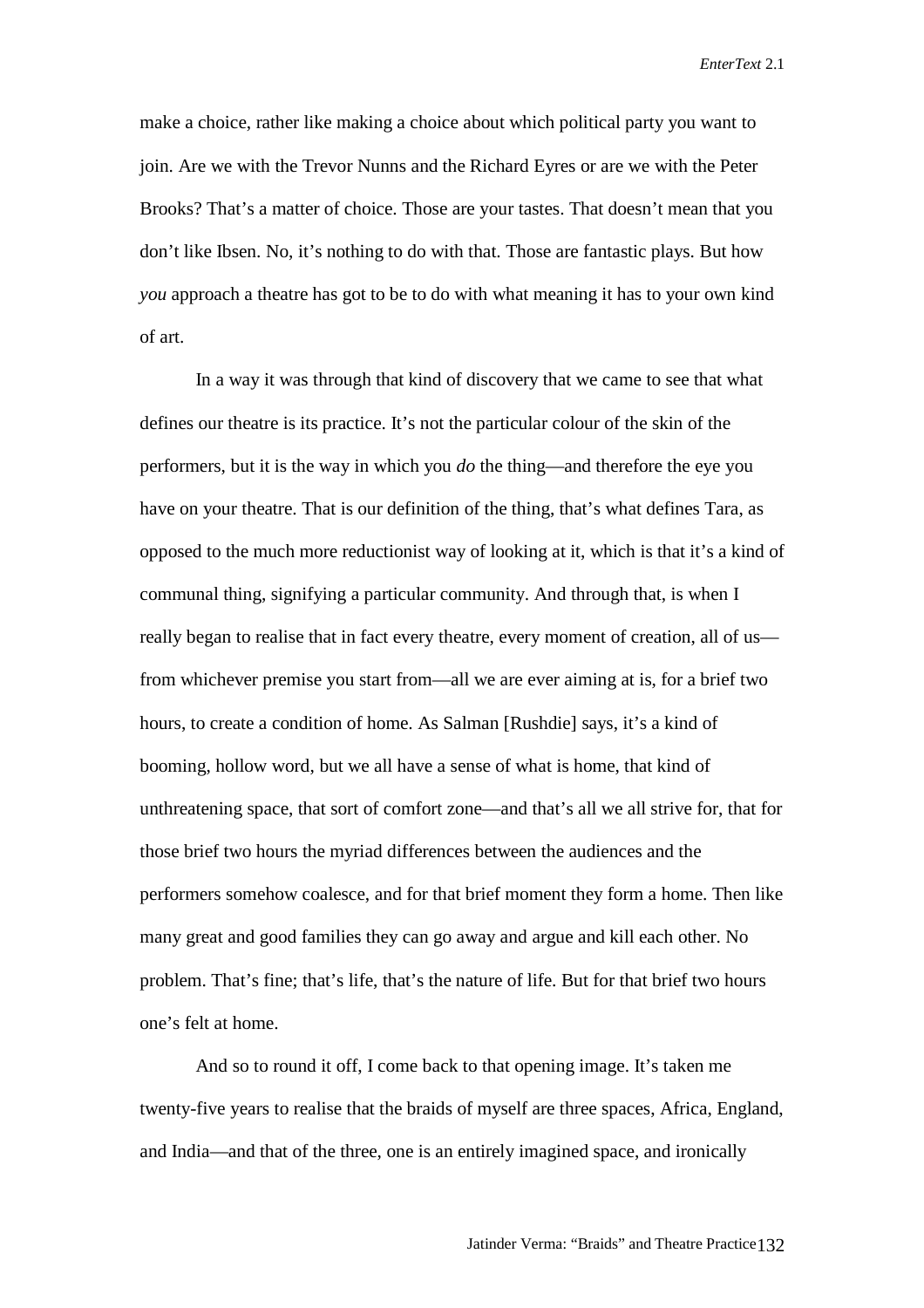that's India. India exists in my head; sure, I've been there, but it's actually virtual, in my head—and that the home I create is a kind of braiding of these three worlds. And that's where there is a certain kind of pattern in terms of my work, and why it becomes so involved and connected to the idea, the notion, of multiculturalism or cross-culturalism (I can never work out what are the terms) and that is that I can't escape it. That is my existential reality. And if I'm going to be true to myself—and if I'm involved in theatre, that's all I can do, is to be true to myself—then I have to expose those three strands and try and look them in the face as squarely as I can.

I'm going to round it off with one example of a current project. I'm going to start rehearsals next week on a peculiar kind of double bill which I'm calling *2001: A Ramayan Odyssey.* And essentially what we're doing is taking the *Ramayana* from one end and the *Odyssey* from the other end and banging them together. And it's been very, very interesting, and incredibly frightening, going through those two texts. Part of it is that the *Ramayan* is the celebrated text out of India, and the basic difference between the two is that the *Odyssey* is essentially about a human being, pitted against the gods, against nature, against the forces, and so on, while in the case of the *Ramayan* it is a god who comes to earth and takes human form and goes through human foibles. And yet in this text, this great god not once, but twice, exiles his wife, because of what *others* are saying—and we revere this text, it's come down to us for two thousand or more years. That was the first thing that struck me. And what then began to occur to me is that if language is the window of the soul of a people, clearly so is literature. So what does this literature actually reveal about us? What's it saying? I don't know, or rather if I do I'm not going to answer because that's for you to come and see! In a way for me that's the really fascinating thing about these texts. They are kind of icons, hints of two sorts of cultural sensibilities. There are absolutely many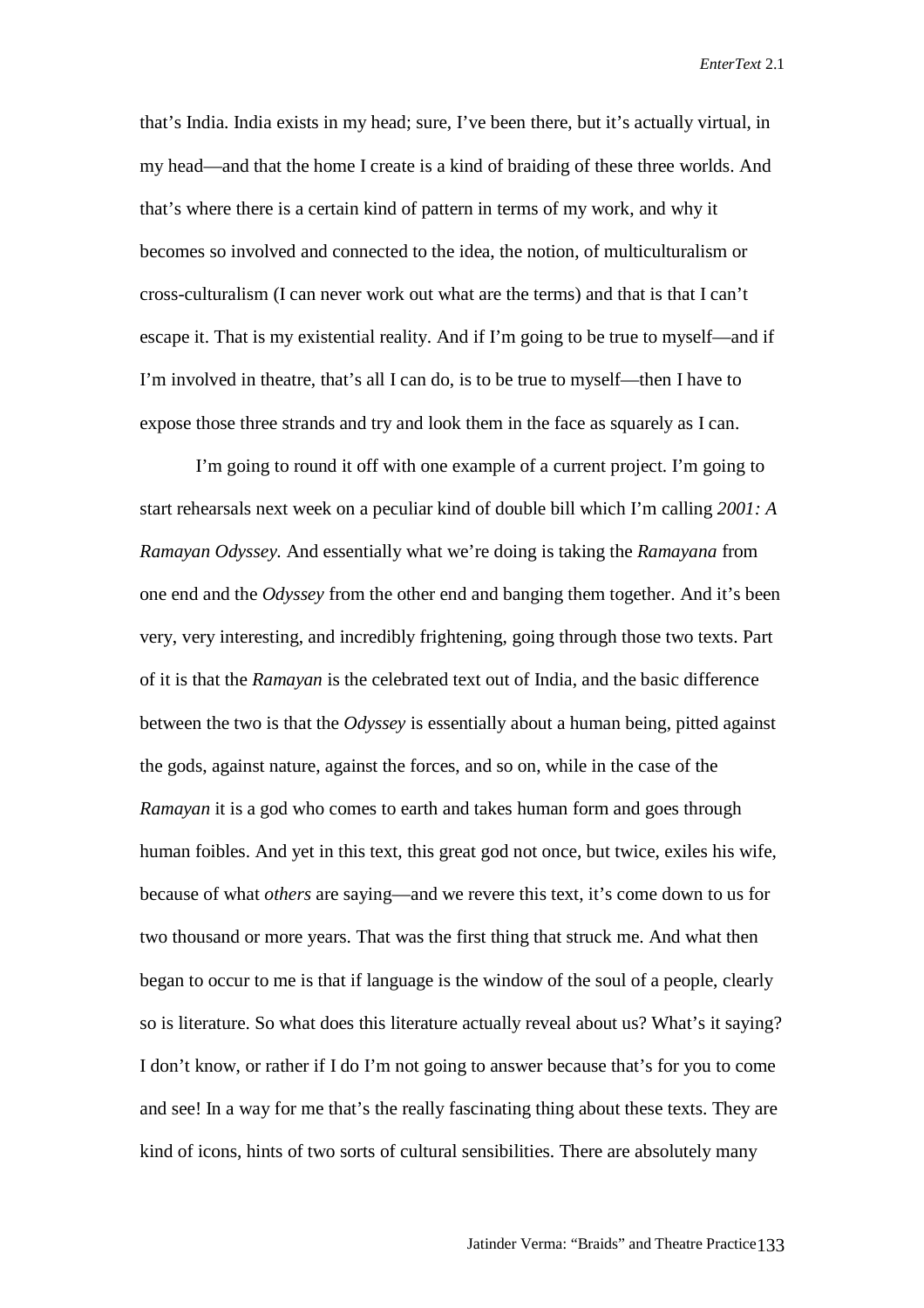places where they dovetail into each other, where you have no idea which text you're following, and that happens completely naturally. But there clearly are moments when the texts do not dovetail into each other—when Penelope stares head on at Sita and you think, what on earth is going on? How can this person think in this way or act in this way?

That's a little example of the work which is continuing, to effect bridges across the imagination. And that is the project for all theatre in the twenty-first century and particularly in spaces like this: that we have to effect those bridges, if only because the audience around us is so incredibly mixed, in terms of its background.

**Q.** *What sort of audience do you think you are seeking for the theatre of suggestion? A lot of people, I think, don't go to theatre because they think they don't understand what's going on, it's too elaborate, possibly, or obscure. But aren't we already preaching to the converted? The kind of people who go to see your show, they're already sensitive to the multicultural experience. It's not for the average consumer?*

**J. V**. You'd be surprised how even in Spilsby, this little town.…Part of our policy is that our tours must go to places which are not multicultural, and if multiculturalism is to be a reality in England it mustn't be confined to the cities, so it must go out to other parts. It's difficult effecting that, because you then are faced with venue managers who say, "Oh well, there are no black people, no Asians, in my city, so what's the point of seeing this?" Then you have to work with ruses. You say, oh, actually I'm bringing the *Odyssey.* "Oh well, that's alright. Come in with the *Odyssey*. No problem. I'll do that." What I find really, really interesting is that I think that our work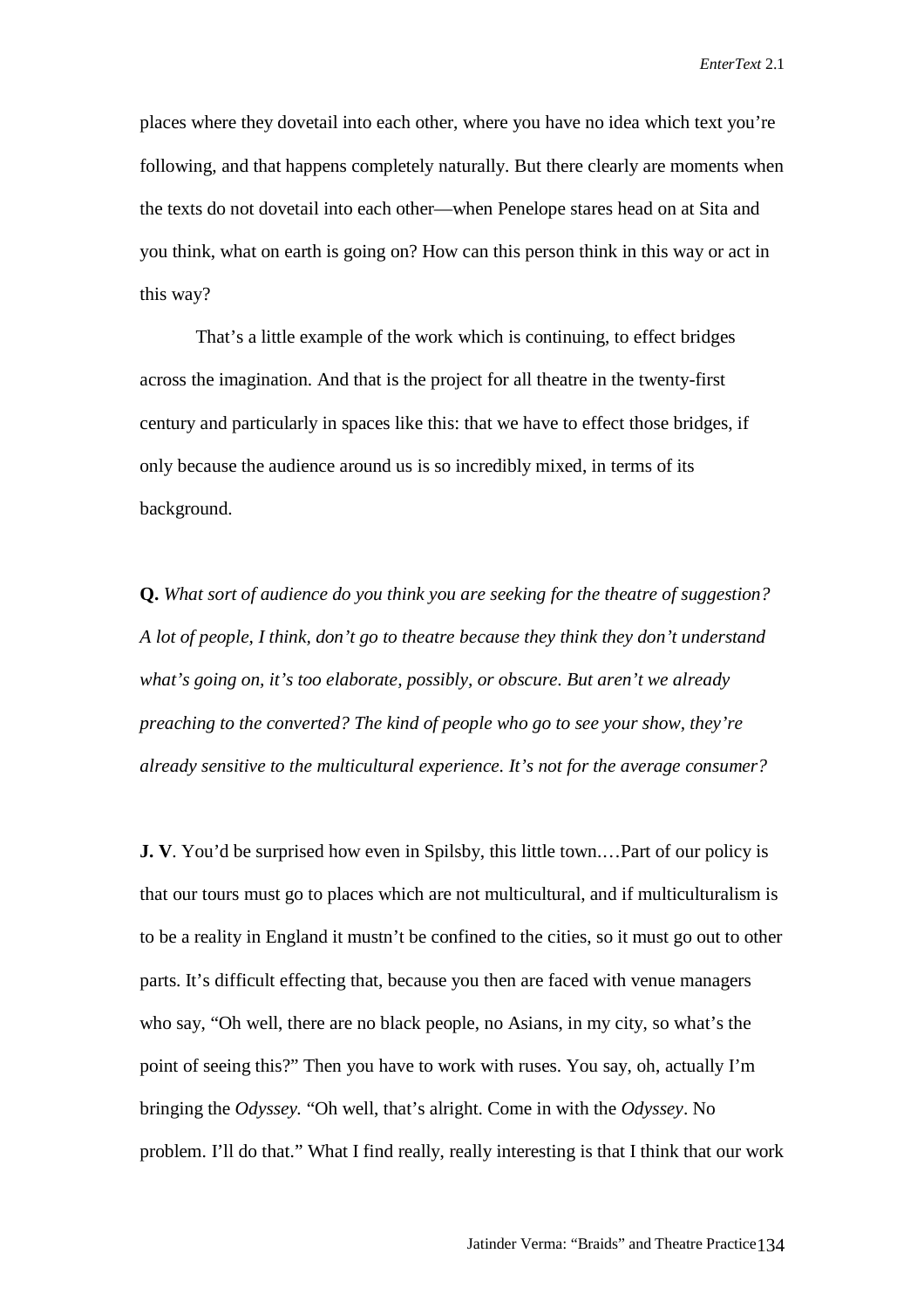has taken on, I would say, more meaning, more relevance, in places like Spilsby than it has in places like London or Birmingham. There is where we have a genuine encounter. One of the most profound experiences I ever had was at the Opera House—the only thing I knew about Buxton was that it was a spa watering place, but it has this opera house in the middle of the Derbyshire Dales—in Buxton. Some venue manage had booked us in. This was when we were doing a play called *Heer Ranja*, a Punjabi story which is the equivalent of Romeo and Juliet. The thing with *Heer Ranja* was that for the first time I'd also decided—because it's a particular story out of the Punjab, originally from the twelfth century, and then it was turned into an epic poem in the eighteenth century—to use the original text as well, so a lot of the speeches, the dialogue, was in Punjabi. So I thought, how is this going to work in Buxton, of all places? We had the space for nine hundred people. About two hundred people turned up—which was fantastic, I realised afterwards, because in fact they normally get fifty people. What was even more extraordinary was that in the first performance I began to notice that the audiences were laughing at the right time, at the right jokes, and I thought, how the hell is that happening? I was wondering what's going on here. And the following night most of them returned. And I thought, well, maybe it's the exotic thing: the difference is so stark that that's one of the reasons that's brought them back. And then eventually we got talking to some of the audience afterwards. The obvious question was, "Did you understand?" And they said, "No, I didn't know what they were saying, but I could tell by the *tone* of an actor, or the gesture—all that kind of combination—that this was a funny moment, and I went with it." That's fantastic, that you have that kind of a condition where it is *so* foreign that you have to exercise your other senses, but that there was also one other thing—which was that that audience was *willing*. Often enough in the cities we've all become too cynical. And part of it is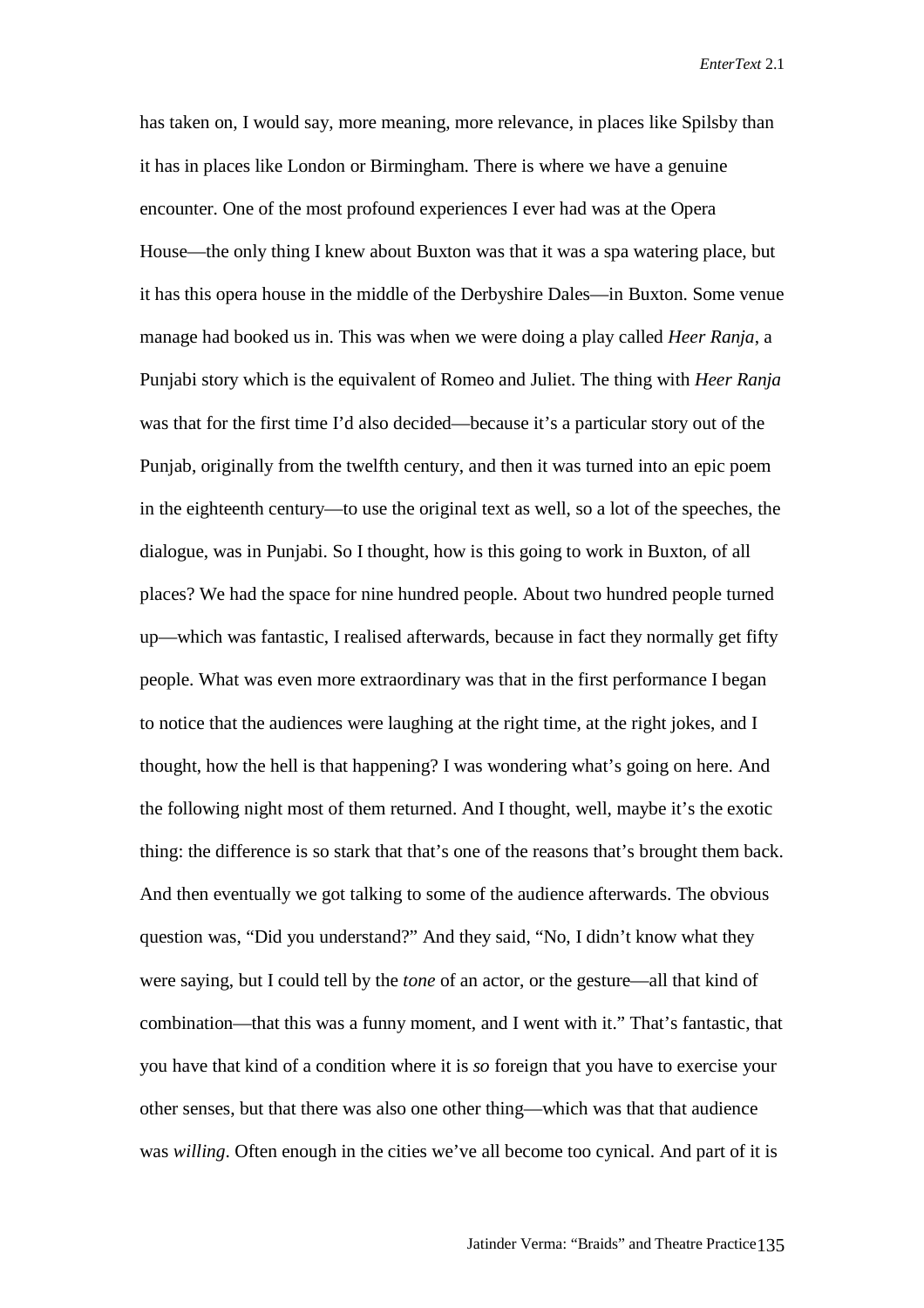that kind of fright of saying, "Actually, I don't really want to know." Here they were willing to say, "Well actually, I *don't* know, but I'll come along with you." And that made me realise that that's something that is too precious, and you cannot really engineer it—the gift of an audience that just *gives* you, wants to be with you.

To return to your question, to some extent I do accept the fact that theatre in this country is to an extent an exclusive activity. There are certain types of people who do go to the theatre. Recently for example at the National [Theatre] they'd got a production of the *Ramayan* and they thought, "We'll do the *Ramayan* and every Asian in the country will turn up." Well they haven't, because one thing is that, generally speaking, Asians—and particularly middle-class Asians—haven't got in the habit of advanced booking, and the National thrives on advance booking, and all the performances were sold out, so of course they turn up and they can't get in. I'm aware of that sort of tide.

One of the things we've been having to do—and we've been doing that since we began, but it's a lot more structured now—is to say, how do we get other classes, those who naturally would not come to the theatre, or who do not think theatre is actually for them, how do we get them involved? And I think it's not a marketing question, it's an artistic one—which is that people get involved when they think it's their own kind of stories, as well: that they can somehow become participants. A project that we've been working on since 1997 will be staged next year as a trilogy. It's called *Journey to the West*. Effectively our source was to capture the stories of people living here—how did they come?—and construct a series of three plays of three different generations' experiences, and use that as a kind of basic resource.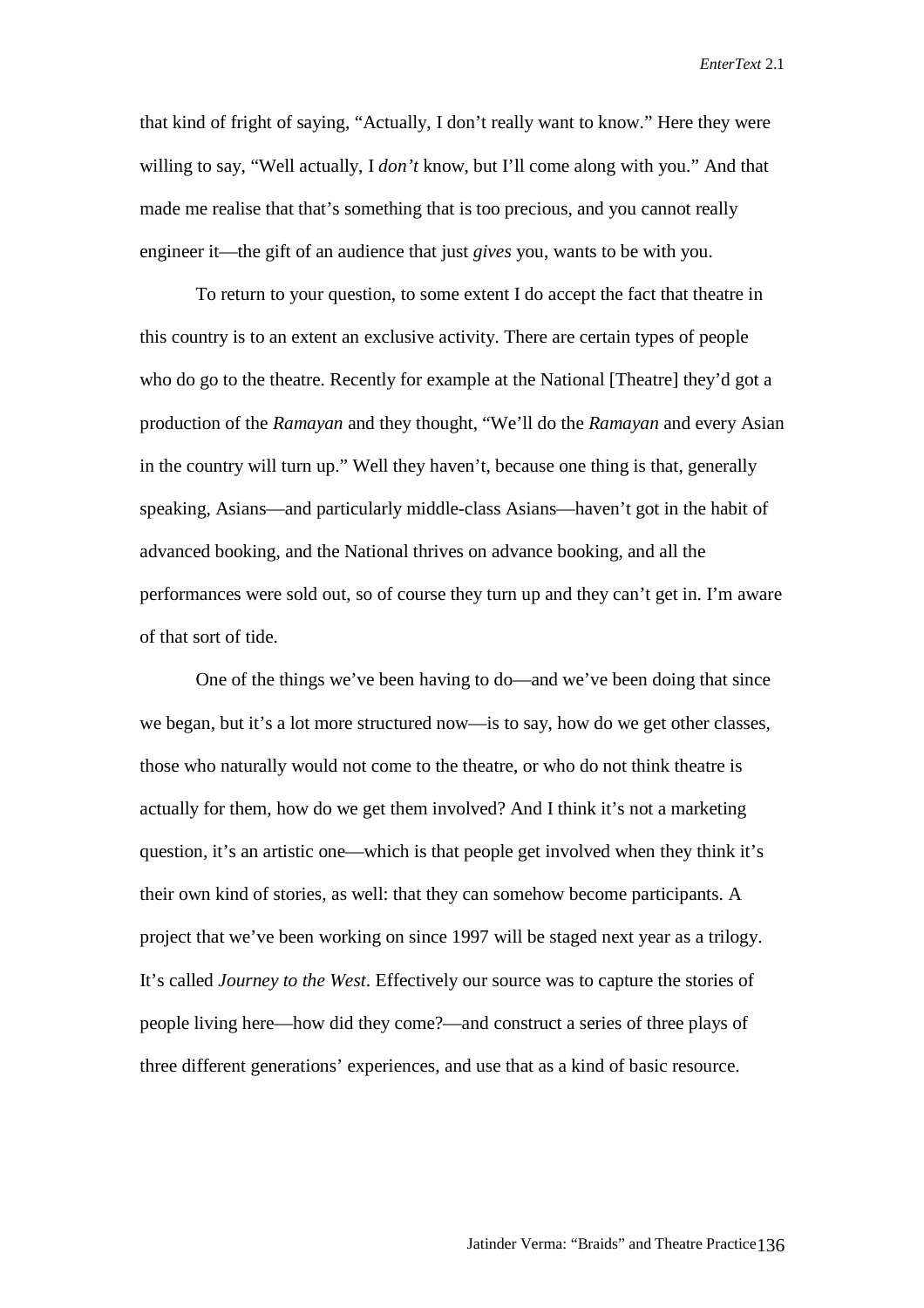And then along with other kinds of texts, like the *Ramayan* and the *Odyssey,* to have a kind of poetic sense of that story. What that did for us was that it got people involved, as—to use the language of business—they had made an investment: it's *their* story. One of the journeys that they took, along with ourselves, was to ask how these very private stories, which are really confined to families, translate into a kind of public text which people who may not have had that kind of experience can also share. That was a kind of journey that they took, and that we took with them. Progressively now this process is becoming much more refined, so that the focus becomes much more on how theatre can be a tool for one's own story, and it needn't be reduced in value as a result. If you like, the greatest theatrical texts of today are the texts of people themselves. But we have to be extremely careful that they don't become simply documentary texts. So there's another kind of transformation occurring: how do they become poetic texts? That's just been a way to broaden that class, if you like, that comes to theatre.

Equally we've had to say to ourselves, at times, that the kind of spaces we play conditions a certain kind of poetry. So do not confine yourself only to theatres but go into a school, go into a community centre, but then when you go into a school or a community centre, make damn sure that the value, the production value, is not reduced—so they must experience the same kind of thing: you know, the panache of lights, the seating is good, the catering is good. All that, because they deserve it: so that they can have the kind of magical transformation that occurs in the theatre.

**Q.** *The elements of collectivity and multiple influence, do they also inform the writing or adaptation process?*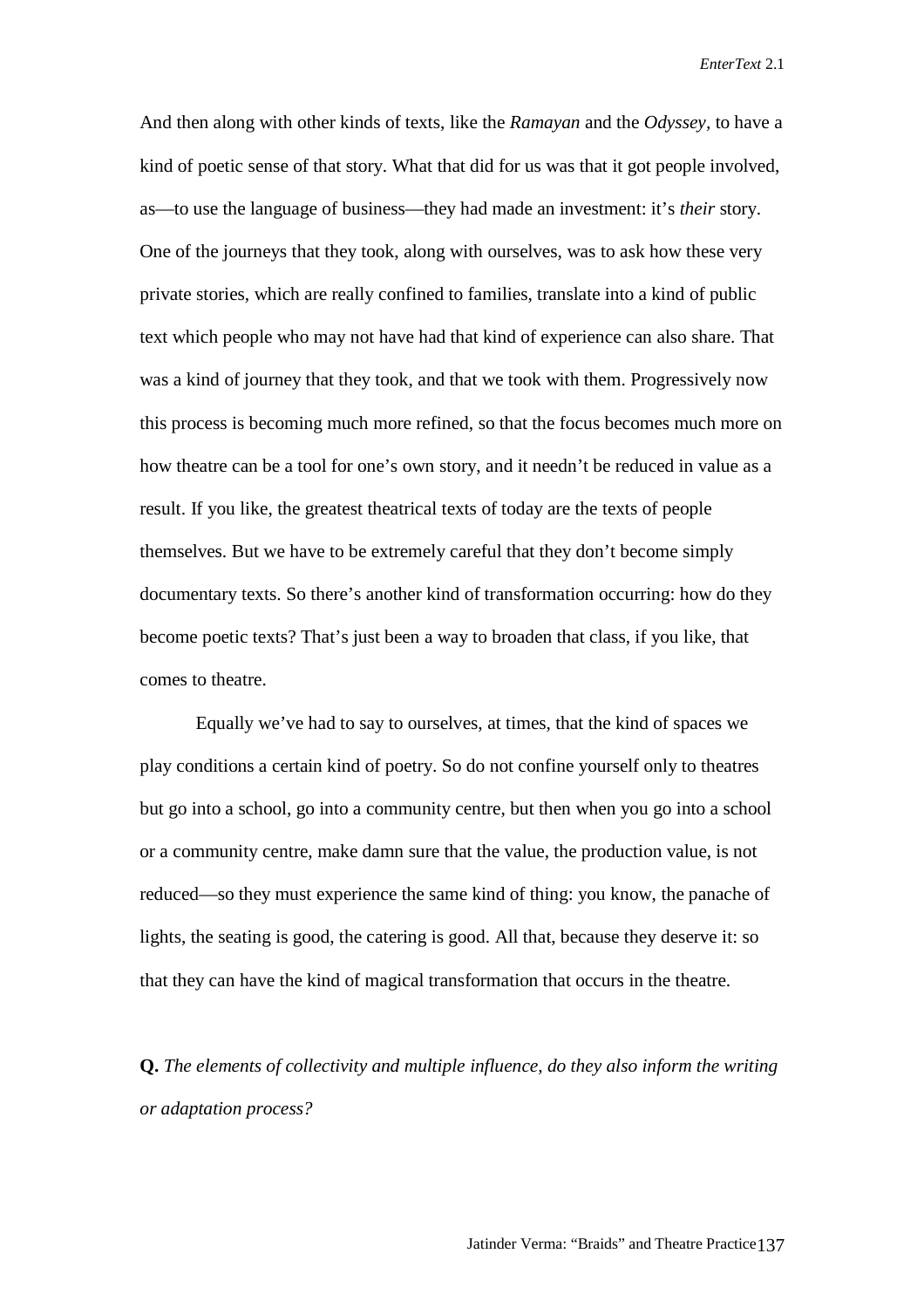**J. V**. I increasingly say that I'm no longer involved in English theatre but in Binglish theatre. For me that's a kind of cheeky but very accurate term because it opens up the space of other language and other sources, if you like, other texts, and how these fit into each other. For me that's the equivalent of what writers like Salman Rushdie, say, or Ben Okri, are doing in the context of literature—trying to create a kind of language which is distinctive. I think that with the theatre we've got a much more difficult job (and I'm not undervaluing the writers, which I think are fantastic), but with the theatre we're dealing with *all* the senses, and I think there are such complexities—you're dealing with a story that takes place in three-dimensional space—and so the kind of ways of seeing what happens to a member of the audience as they make an encounter with the story, there are so many approaches to it, so many influences that come to bear on that, that it becomes really difficult to create a kind of text that is as refined as, say, the examples I've quoted. To some extent I think that Salman Rushdie's *Midnight's Children* is a new language. He managed it. He created a new kind of language, a new syntax. I think all we can do is hint at it. And so, for me, Binglish is to create types of text which are open to as wide a variety of sensibility as I'll ever hope to encounter. And I suppose, for me, why that's important is, I'm sure I'm not the only type of person who's ever had these kinds of experiences.

I remember seeing a production at the National of *Richard II*. It was done in a particular kind of style which I find boring, so I kept my eyes closed, in order to better hear. Fine, fine, fine, fine...then suddenly I wake up because I hear another sound. However, in the midst of all this Standard English what I'd heard was cockney and a kind of Caribbean patois. But who was speaking the cockney and the Caribbean patois?—the two murderers. This is a wonderful way of creating an "open" text—in fact you're closing it off! For me, this has been of great concern. We have to be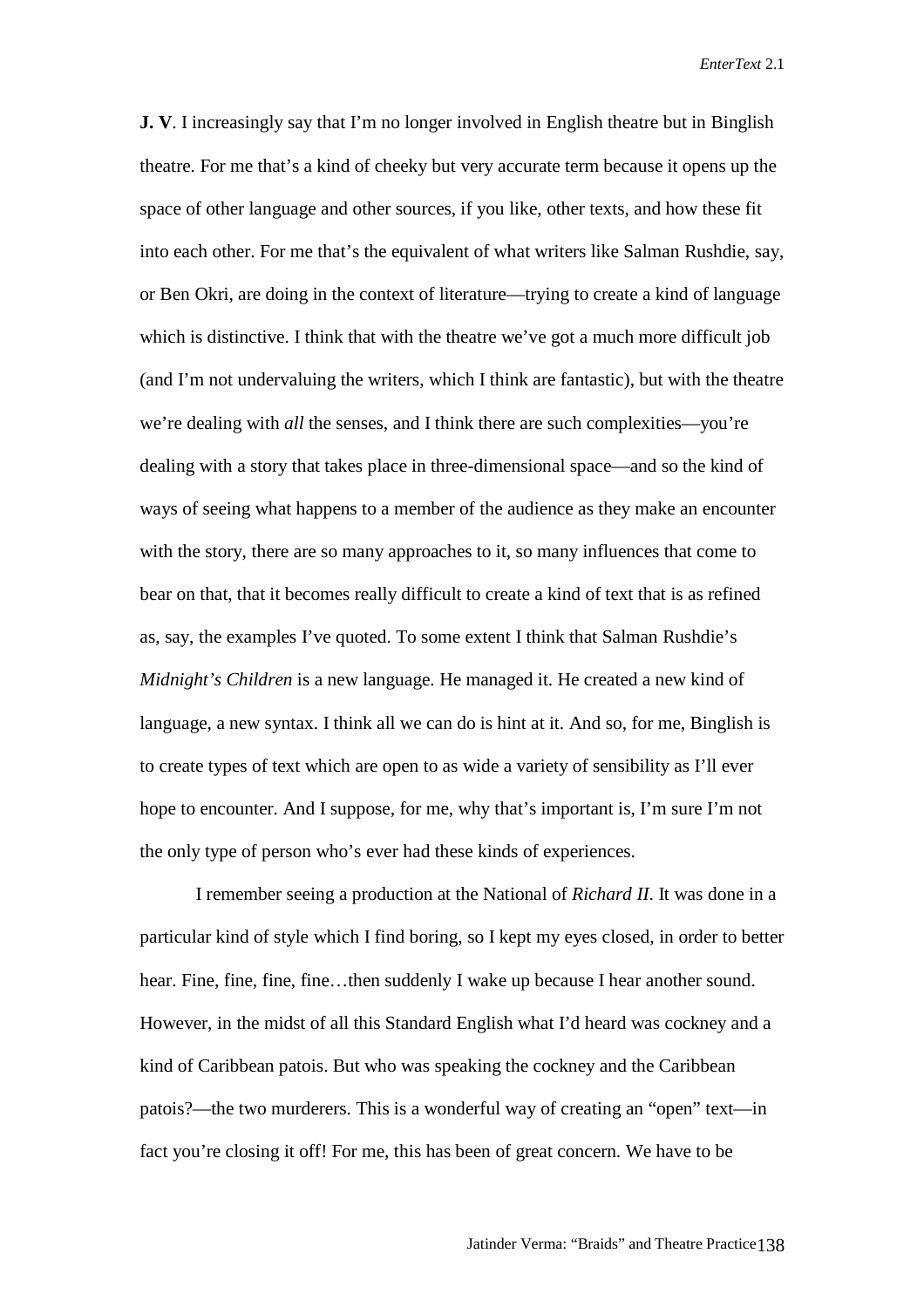extremely careful with our texts, which is partly the voice—what you say—but partly also how you construct the sequence, so that it's open to the variety of sensibilities that are there, that could be there any time, looking at them. And that means that you're forced into a kind of…style, if you like, in the theatre, for want of a better word, which is direct, which is absolutely against the idea of the fourth wall. One of the things I find time and time again in auditions is that the actor will never look at me. I think, well, who are you addressing? But this is something drummed into every drama student, that the audience are actually privileged to have an insight into your life. But the reality is that we *need* them. I need your love, I need your reaction, because that's how my story's going to progress. And so that's been something that we've had to take on board—that we can't work with the concept of the fourth wall. It's detrimental to the idea of an open text, a text which tries to open out to people.

**Q.** *There was some definition you gave that production was not reality, and I thought stage was reality put on stage. Am I wrong in that concept?*

**J. V.** I do think that stage is the realm of a kind of poetic reality, the reality of the human heart, which is different from the Kodak reality. That's the only point I was trying to make, that there's a kind of Kodak reality which tries to convince us all that actually this is a door, even when we all know that it is not a door, but we say, no, no, it is a door. That's a reduction of the theatre. The theatre is a space of poetry. But both forms are aiming at the same thing, which is the truth of the human heart. That's what they're aiming at, human emotions, but they come at it from such different ways.